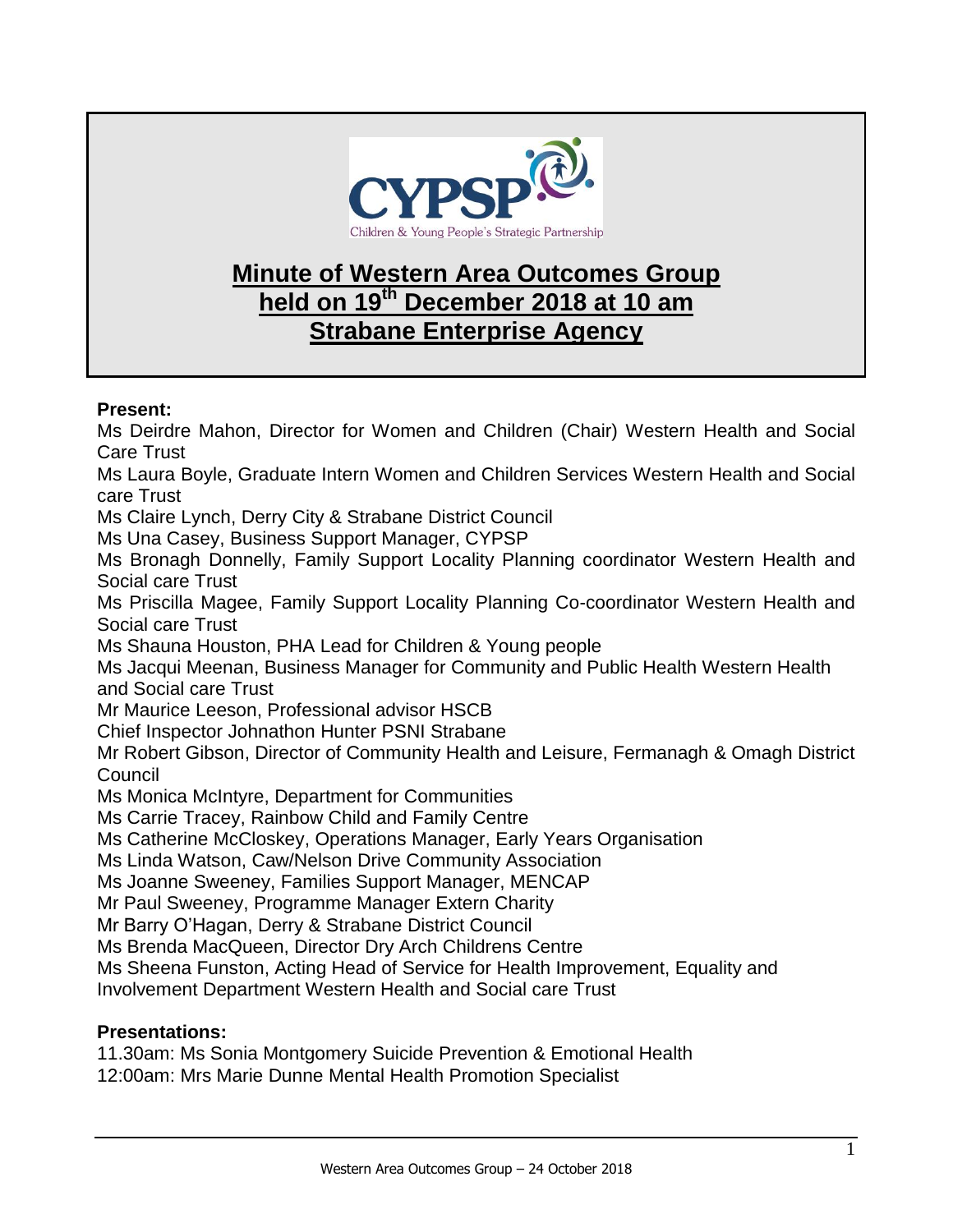| $\overline{1}$ | <b>Apologies</b>                                                                      |
|----------------|---------------------------------------------------------------------------------------|
|                | Ms Ann McDuff, Assistant Director Community and Public Health Western Health and      |
|                | Social care Trust                                                                     |
|                | Mr Kevin Duffy, Head of Service of Family Support services Western Health and         |
|                | Social care Trust                                                                     |
|                | Ms Patricia Devine, Education Welfare Service, Education Authority                    |
|                | Mr Paul Kellagher, Action for Children                                                |
|                | Ms Helen Dunn, CYPSP Regional Hub coordinator Health & Social Care Board              |
|                | Ms Lilian Seenoi Director of Programmes North West Migrants Forum                     |
|                | Ms Muriel Bailey, Director for Family Support Services, Parenting NI                  |
| $\overline{2}$ | Notes of Previous Meeting held on 24 October 2018                                     |
|                | Members agreed that the draft minutes were an accurate and true reflection of         |
|                | discussions-approved.                                                                 |
| 3              | <b>Matters Arising</b>                                                                |
|                | Ms Deirdre Mahon introduced herself to the group informing members that she is the    |
|                | new Director of Women and Children's Service and Executive Director of Social         |
|                | Care, informed members that she will be chairing future Western area outcome          |
|                | meetings.                                                                             |
|                |                                                                                       |
|                | Ms Claire Lynch advised members that she will deliver a joint presentation with       |
|                | Stephen Quigley and Bronagh Donnelly in the April meeting.                            |
|                |                                                                                       |
|                | <b>Action</b>                                                                         |
|                | Update on joint work between Derry City and Strabane District council                 |
|                | Western Trust presentation to be listed on the next agenda.                           |
|                |                                                                                       |
|                | Ms Donnelly reported that Mr Sean McCrory from the MACE project has left post and     |
|                | recruitment will be out within the next few weeks.                                    |
|                | Ms Priscilla Magee informed members that she is continuing work regarding the anti-   |
|                | poverty framework and increasing awareness to others. This will launch in the         |
|                |                                                                                       |
|                | Fermanagh and Omagh area.                                                             |
|                | <b>Action</b>                                                                         |
|                |                                                                                       |
|                | Ms Mahon asked for the anti-poverty framework to be listed on the agenda for          |
|                | the next meeting.                                                                     |
|                | Ms Priscilla Magee agreed to deliver an informal presentation about the anti-         |
|                | poverty framework lasting 10-15 minutes at the next meeting.                          |
|                |                                                                                       |
|                | Ms Donnelly explained the Holiday Hunger project to members. Ms Donnelly              |
|                | confirmed that she had received the Holiday Hunger reports which were extremely       |
|                | positive.                                                                             |
|                | <b>Action</b>                                                                         |
|                | Ms Donnelly agreed that this would be disseminated to Ms Laura Boyle who<br>$\bullet$ |
|                | would send this out to all WAOG members. Ms Donnelly also reported that               |
|                | there is a grown interest from councillors following the Holiday hunger reports.      |
|                |                                                                                       |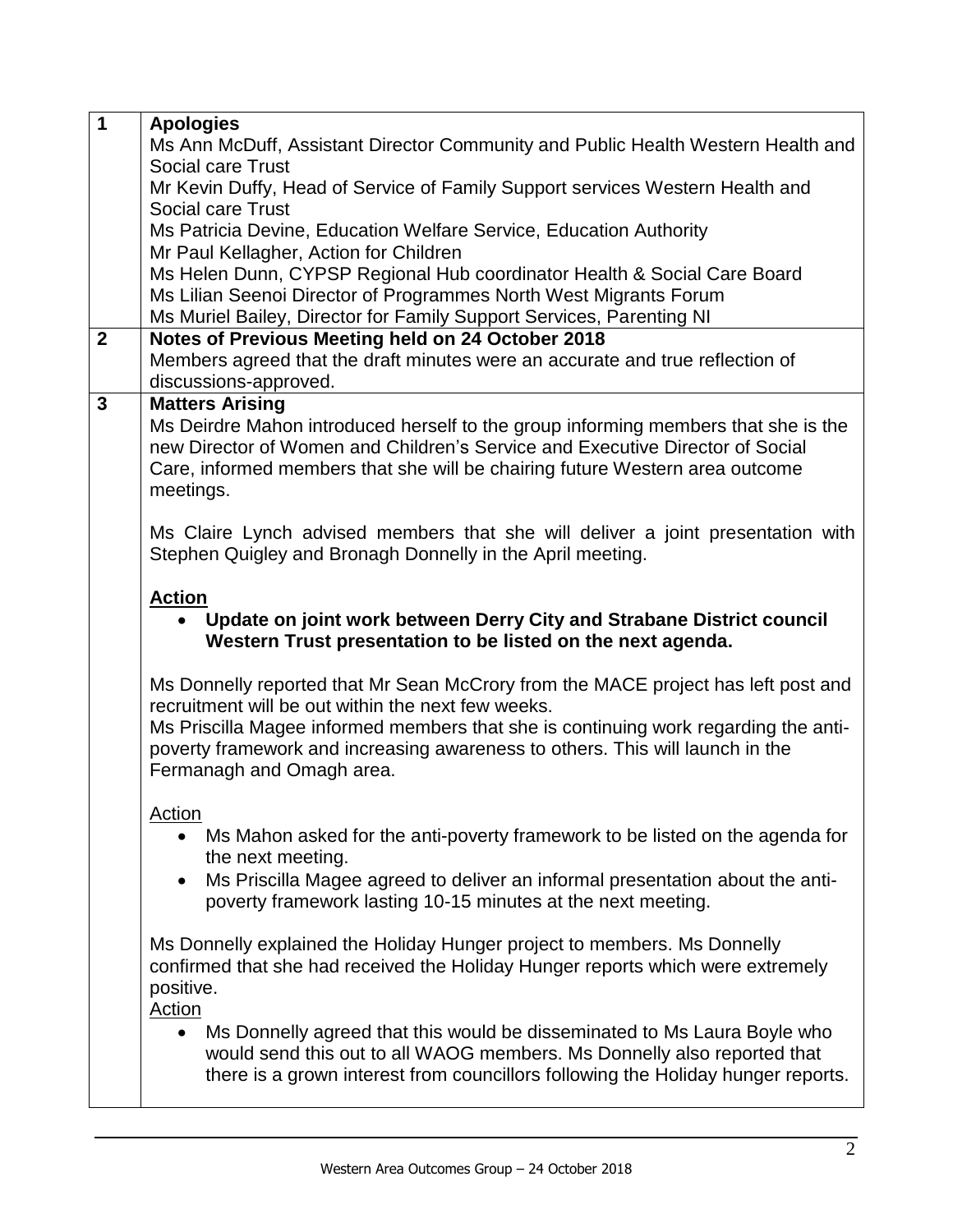Ms Donnelly said she had met with Ms McDuff to discuss Trauma-informed approaches and a sub-group is currently being arranged to explore this within the Trust. Ms Donnelly also informed members that Ms Karen Treisman has been invited to deliver training to various schools and organisations in the Western area over a four day period in the new year.

Ms Sheena Funston reported that a training package Mental health and Connections is being developed within colleges which will enable staff working with young people to be trauma-informed.

Mr Jonathon Hunter informed members about the training in Wales. It is hoped that after Christmas the training package will be up and running. A pilot will run for the Derry and Strabane area and will be rolled out across organisations.

## **New Members**

Ms Cat Heeley, Ms Orla Conway and Ms Paula McClenaghan have left the Western area outcomes group and were commended for their efforts and contribution to the WAOC meetings.

Ms Casey said the members' template is regional-based. It was suggested that a member coming from Womens aid would be valuable as it would focus on the issue of domestic violence. Ms Mary McCann from the partnership in Fermanagh was also recommended as a new member in WAOG. Ms Una Casey will contact Ms Mary McCann or the partnership itself.

It was suggested that it would be important that the various partnerships - Domestic and Sexual violence, Western area Safeguarding panel & Adult Safeguarding forum and WAOC should meet again to discuss planning, inter-connectedness and working together. It was agreed this should be planned for later in the year.

Action:

 Ms Una Casey agreed to update the membership list for Ms Elaine Forrest. **4 Update from Locality Planning Groups (Ms Donnelly and Ms Magee to report)**

Ms Bronagh Donnelly provided an update regarding the locality planning groups. Workshops may be proposed in January to discuss what is needed within specialised and universal services with five people being appointed.

Ms Donnelly reported that the MACE project targets children and young people between the ages of 0-3years old and 11-13 years old across the Derry, Strabane and Fermanagh area, however Limavady and Omagh are not included.

A coordinator is to be replaced due to Mr Sean McCrory leaving post. It was reported that there are three workers based with Ms Magee and two based with Ms Donnelly. Mental health and poverty will be the main focus. Their aim is to have frontline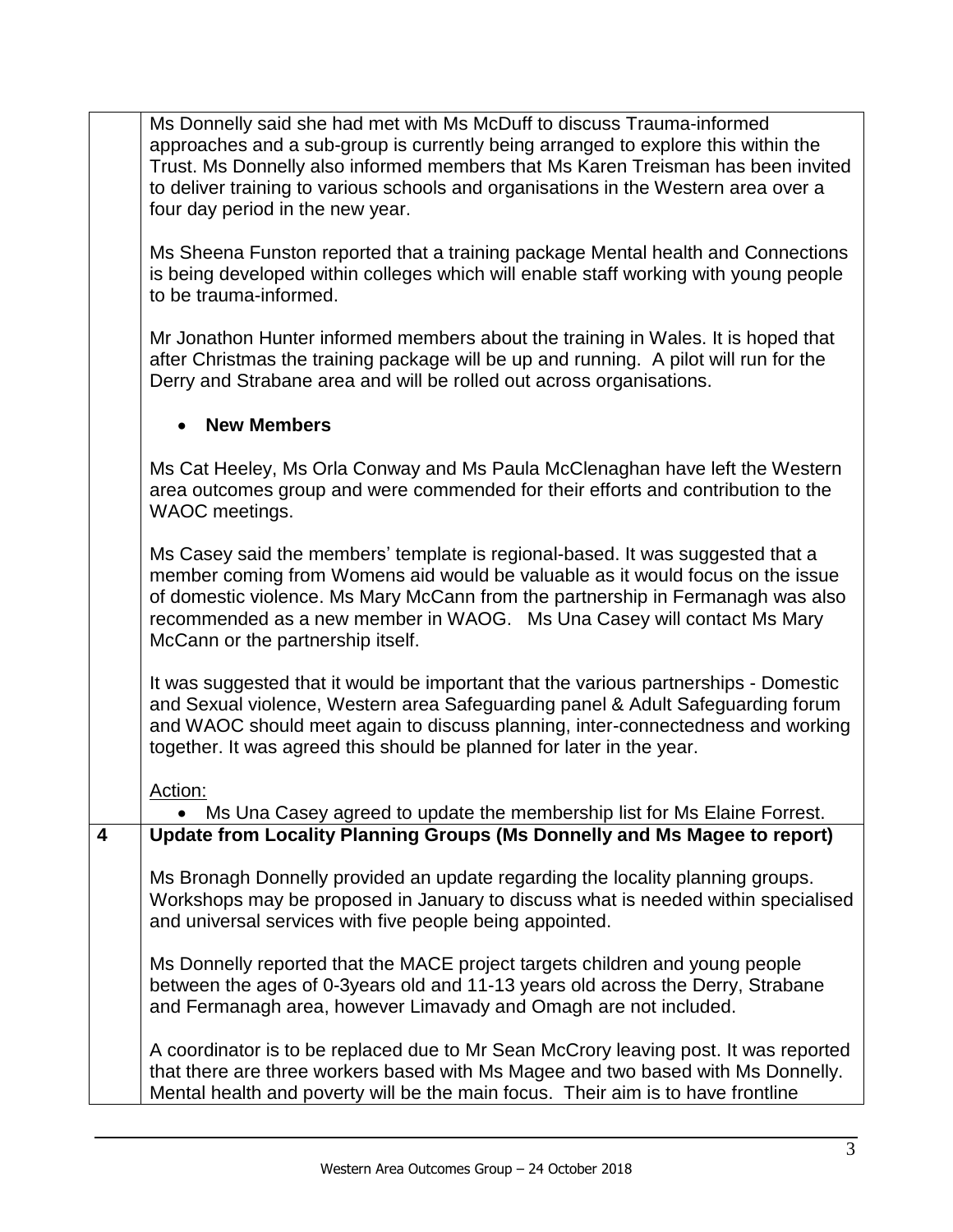|   | services on the ground and the locality planning groups will take on the role of<br>focusing on the location of services.                                                                                                                                                                                                                                                                                                                                                                                                                                                                                 |
|---|-----------------------------------------------------------------------------------------------------------------------------------------------------------------------------------------------------------------------------------------------------------------------------------------------------------------------------------------------------------------------------------------------------------------------------------------------------------------------------------------------------------------------------------------------------------------------------------------------------------|
| 5 | <b>Early Intervention Updates</b>                                                                                                                                                                                                                                                                                                                                                                                                                                                                                                                                                                         |
|   | Ms Carrie Tracey reported that she had a meeting with the Hubs, reporting that ASD<br>services are a rising issue due to lack of support and early intervention services<br>being available. Schools are aiming to have a greater understanding of children's<br>mental health. Ten people are trained within ASD services with staff running up to ten<br>sessions for children with a diagnosis. The RISE NI team will also be delivering on<br>this.                                                                                                                                                   |
|   | Sleep Scotland is a charity which focuses on early intervention by promoting healthy<br>sleep in children and young people through sleep awareness, sleep counselling and<br>education. They aim to look at the emotional health & wellbeing regarding sleep<br>deprivation on all family members. Ms Casey added that the Northern trust have<br>explored potential issues resulting from sleep deprivation. It was advised that from a<br>health improvement view it is important to be mindful about this charity, with the<br>hopeful prospect that other voluntary communities will become involved. |
|   | Ms Priscilla Magee informed members about the organisation FareShare which aims<br>to tackle food poverty in Northern Ireland. FareShare collects excess food from<br>industries and distributes to charities which cater for vulnerable or disadvantaged<br>groups. If funding is provided, FareShare aims to deliver to the Fermanagh and<br>Omagh areas. Ms Magee reported that the Summer scheme provision will be early<br>this year.                                                                                                                                                                |
|   | The Emotional health and wellbeing compass is currently being compiled. The cost<br>of hiring venues for this is currently an issue. Members were asked to explore venues<br>which can offer a cost-effective provision. There is an aim to keep families within their<br>communities. Need to explore possible organisations which may offer free use of<br>their premises.                                                                                                                                                                                                                              |
|   | Omagh and Fermanagh held a Craft fair. Leaflets with information on available<br>support for families over the Christmas period were issued out.                                                                                                                                                                                                                                                                                                                                                                                                                                                          |
|   | Members discussed the major issue around Universal credit with "Make the call"<br>having had a major negative effect. Members agreed that training on Universal credit<br>should be delivered. It was reported that mitigations have been rolled out across<br>different areas. Local resource centres and Advice NI were commended for their<br>efforts in dealing with those affected by this.                                                                                                                                                                                                          |
|   | Ms Priscilla Magee informed members that she has helped deliver digital<br>safeguarding to assist those in their work and home lives.                                                                                                                                                                                                                                                                                                                                                                                                                                                                     |
|   | Update on Joint Work between Derry City & Strabane District Council, Western                                                                                                                                                                                                                                                                                                                                                                                                                                                                                                                              |
| 6 | <b>Trust &amp; Education Authority- Ms Lynch [attached]</b>                                                                                                                                                                                                                                                                                                                                                                                                                                                                                                                                               |
|   | Previously discussed in Matters Arising. Ms Claire Lynch will deliver this<br>presentation at the next meeting in February.                                                                                                                                                                                                                                                                                                                                                                                                                                                                               |
|   |                                                                                                                                                                                                                                                                                                                                                                                                                                                                                                                                                                                                           |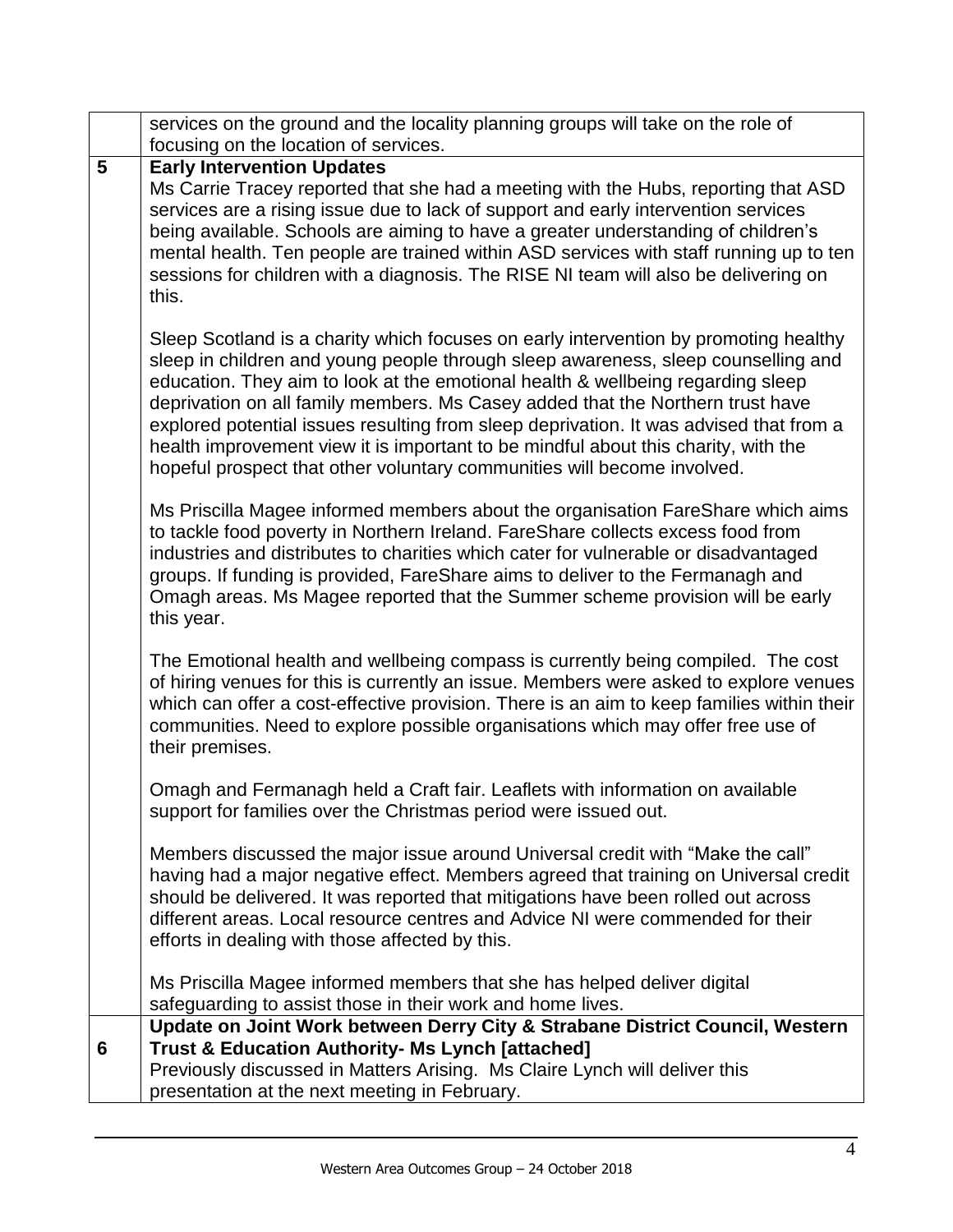| $\overline{7}$ | In Year Funding Proposal 2018/19 [attached]-Ms Casey to update                                                                                                                                                                                                                                                                                           |
|----------------|----------------------------------------------------------------------------------------------------------------------------------------------------------------------------------------------------------------------------------------------------------------------------------------------------------------------------------------------------------|
|                | 50k was approved.<br>Proposal to use £10,000 for Karen Treisman to deliver the Trauma-Informed Practice<br>conference over a period of four days. This will cover flights, accommodation, venue<br>hire and travel expenses.                                                                                                                             |
|                | Proposal to use £3,000 towards the Period poverty campaign. This funding will come<br>from WAOG, specifically for Secondary schools. Schools are to be contacted<br>individually to sign up for this. Ms Mahon agreed to contact the Education authority to<br>raise awareness of the Period poverty campaign, with the option to make avail of<br>this. |
|                |                                                                                                                                                                                                                                                                                                                                                          |
|                | <b>Action</b><br>Ms Donnelly to draft letter to the Education Authority for Ms Mahon.<br>This item is to be kept on the agenda.<br>$\bullet$                                                                                                                                                                                                             |
|                | It was reported that £37,000 will be available for the small grants schemes and<br>proposals have been discussed which require approval. Ms Casey said this is ready<br>to be issued out to all members, SLAs and Locality members advising that Ms<br>Dorothy Taggart who will do the administration work.                                              |
|                | Mr Kevin Duffy, Ms Sheena Funston and Ms Jacqui Meenan were nominated as the<br>panel members. The panel agreed to meet Friday 18 <sup>th</sup> January 2019.                                                                                                                                                                                            |
| 8              |                                                                                                                                                                                                                                                                                                                                                          |
|                | Interim Guidance on the Childrens Services Co-operation Act [Northern<br>Ireland] 2015 [attached]                                                                                                                                                                                                                                                        |
|                | Ms Monica McIntyre reported that community planning cannot operate without                                                                                                                                                                                                                                                                               |
|                | commissioning and there needs to be a conversation about putting a budget towards<br>this.                                                                                                                                                                                                                                                               |
|                | Ms Deirdre Mahon informed members of the legislation about working together and<br>asked members to revise this document.                                                                                                                                                                                                                                |
| 9              | Regional Locality Planning Group Members Survey- Ms Casey to update<br>Defer to next meeting.                                                                                                                                                                                                                                                            |
|                | <b>Communities in transition-Mr Duffy to update</b>                                                                                                                                                                                                                                                                                                      |
| 10             | Mr Duffy was not in attendance to comment. Defer to next meeting.                                                                                                                                                                                                                                                                                        |
| 11             | <b>Course Qualification Launch-Infant Mental Health [attached]</b><br>Ms Sheena Funston discussed the short-course qualification launch and provided<br>information about this. Members to take note.                                                                                                                                                    |
|                | Digital Safeguarding Work and Training-Ms Montgomery & Ms Greaves                                                                                                                                                                                                                                                                                        |
| 12             | Ms Debbie Greaves gave a presentation on Digital Safeguarding which covers the                                                                                                                                                                                                                                                                           |
|                | entire lifespan i.e. early years, post primary to adulthood and involves various                                                                                                                                                                                                                                                                         |
|                | organisations within the Western trust. The aims and aspirations of the Digital<br>Safeguarding steering group are to increase digital resilience to become aware of                                                                                                                                                                                     |
|                | emerging harms.                                                                                                                                                                                                                                                                                                                                          |
|                | Ms Greaves informed members about the different themes covered in the training                                                                                                                                                                                                                                                                           |

 $\Gamma$ 

┱

٦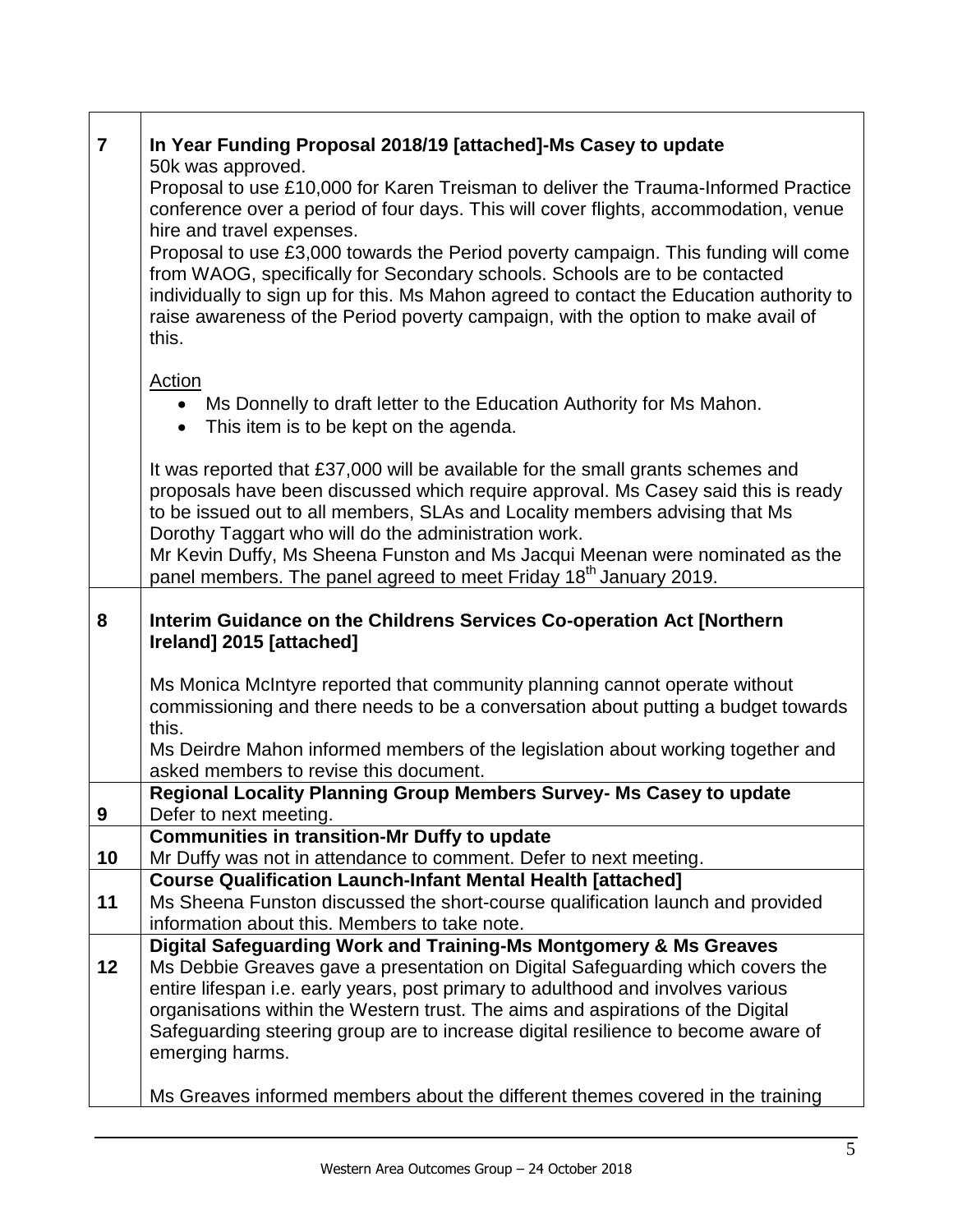|    | and the reported feedback from those who previously attended.<br>Current statistics and trends in the year 2018 were reported regarding age groups<br>who spend the most time online and how often adults check their phone on a daily<br>basis etc.<br>She also mentioned the approaches parents should take regarding the internet and<br>online, saying parents need to become engaged and involved with their child's online<br>activities to encourage "Digital optimism" rather than dismissing and banning<br>technology completely.<br>Ms Greaves asked members to encourage staff especially within social work to<br>attend future training sessions and to spread the message and bring awareness<br>through social media e.g. Digital Wednesday Facebook message. It was suggested<br>that registered childminders undertake mandatory training in digital safeguarding and<br>members agreed.<br>Following the meeting, Respectful Sharenting booklets and pens with helplines were<br>to be issued out to services.     |
|----|---------------------------------------------------------------------------------------------------------------------------------------------------------------------------------------------------------------------------------------------------------------------------------------------------------------------------------------------------------------------------------------------------------------------------------------------------------------------------------------------------------------------------------------------------------------------------------------------------------------------------------------------------------------------------------------------------------------------------------------------------------------------------------------------------------------------------------------------------------------------------------------------------------------------------------------------------------------------------------------------------------------------------------------|
| 13 |                                                                                                                                                                                                                                                                                                                                                                                                                                                                                                                                                                                                                                                                                                                                                                                                                                                                                                                                                                                                                                       |
|    | <b>Hopeful minds-Mrs Dunne</b><br>Ms Dunne informed members about the Hopeful minds project. Research studies<br>have shown that hopelessness has been a primary predictor of suicide; therefore the<br>hopeful minds project focuses on early intervention and increasing resilience among<br>children and young people by teaching hope. Ms Dunne talked about growing hope<br>among communities with a model being developed involving co-ownership. Hope is<br>to be built into the curriculum in a number of schools. Young people can become<br>hope ambassadors by attending 12 sessions lasting 1 hour per week.<br>Parents and classroom assistants can also become hope facilitators which involve<br>attending schools and sharing the message of hope.<br>Ms Dunne also said they that are incorporating residential care for children and<br>young adults leaving CAMHS into the project. This will support parents when their<br>child is coming out of therapy services. The Hopeful minds project is aiming to get to |
| 14 | bigger venues and bring voluntary and statutory organisations together.<br><b>Community Planning</b>                                                                                                                                                                                                                                                                                                                                                                                                                                                                                                                                                                                                                                                                                                                                                                                                                                                                                                                                  |
|    | Discussed in Item 8.                                                                                                                                                                                                                                                                                                                                                                                                                                                                                                                                                                                                                                                                                                                                                                                                                                                                                                                                                                                                                  |
| 15 | <b>Safeguarding</b>                                                                                                                                                                                                                                                                                                                                                                                                                                                                                                                                                                                                                                                                                                                                                                                                                                                                                                                                                                                                                   |
| 16 | No comments.<br><b>CYPSP Think Family Sub Group/Hidden Harm</b>                                                                                                                                                                                                                                                                                                                                                                                                                                                                                                                                                                                                                                                                                                                                                                                                                                                                                                                                                                       |
|    | No comments.                                                                                                                                                                                                                                                                                                                                                                                                                                                                                                                                                                                                                                                                                                                                                                                                                                                                                                                                                                                                                          |
| 17 | <b>Any Other Business</b><br>Ms Sheena Funston said from a safeguarding aspect; we need to have discussions<br>about sexual health and relationships and being aware of the campaign "it's ok to say<br>no." Important to explore advice and information that can be offered to young adults<br>about relationships including the difficulties that can arise, potentially impacting their<br>future which could be part of the trauma-informed approach.                                                                                                                                                                                                                                                                                                                                                                                                                                                                                                                                                                             |